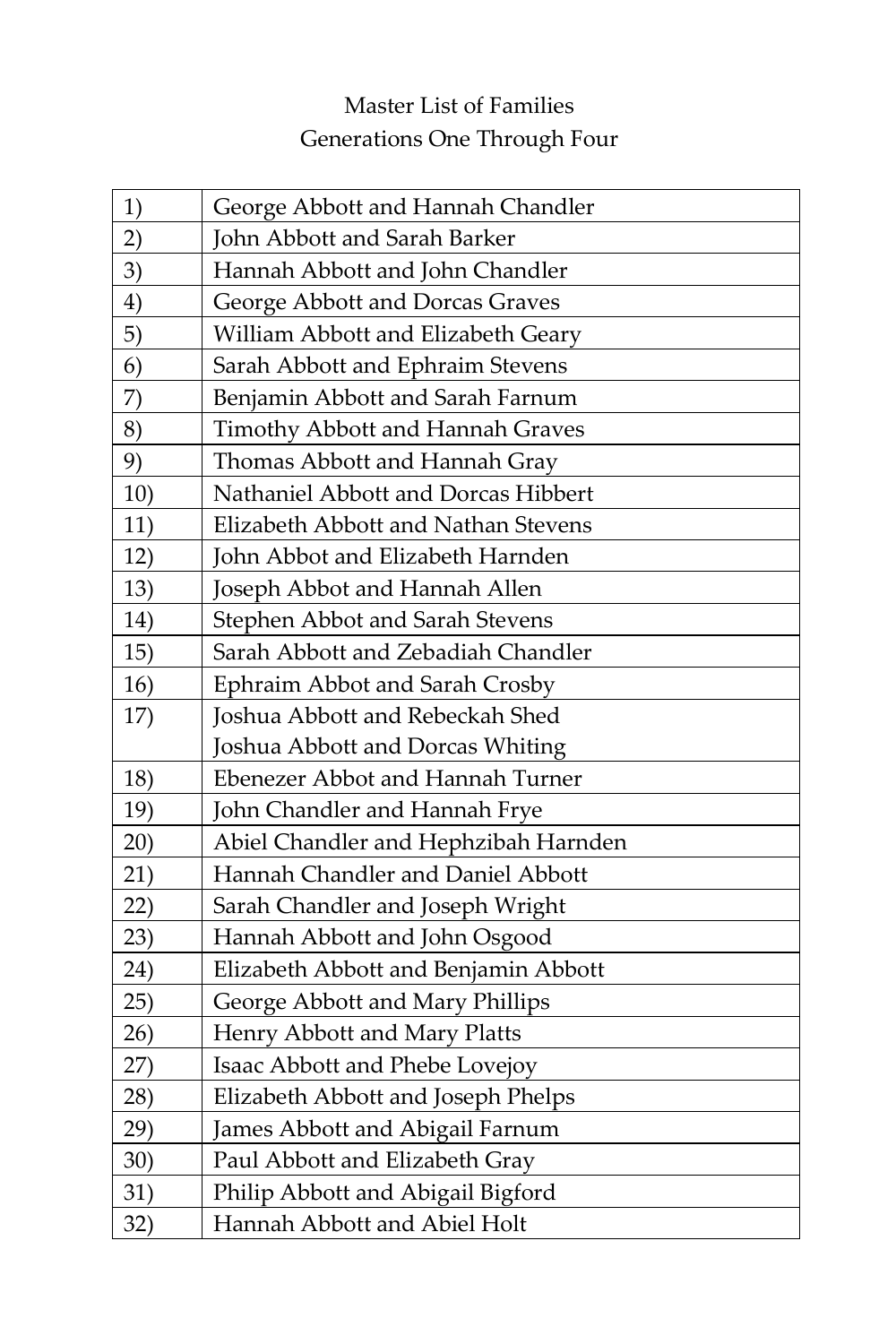| 33) | Caleb Abbott and Elizabeth Paine         |
|-----|------------------------------------------|
| 34) | Elizabeth Stevens and John Robinson      |
| 35) | Hannah Stevens and Robert Swan           |
| 36) | Mary Steven and James Ingalls            |
| 37) | Mehitable Stevens and Ebenezer Holt      |
| 38) | Deborah Stevens and Samuel Carleton      |
| 39) | Benjamin Abbott and Mary Carleton        |
|     | Benjamin Abbott and Abigail Abbott       |
| 40) | Jonathan Abbott and Zerviah Holt         |
| 41) | David Abbott and Hannah Danforth         |
| 42) | Timothy Abbott and Mary Foster           |
| 43) | Hannah Abbott and John Lane              |
| 44) | Dorcas Abbott and Nicholas Holt          |
| 45) | Thomas Abbott and Elizabeth Ballard      |
| 46) | <b>Edward Abbott and Dorcas Chandler</b> |
| 47) | Deborah Abbott and Joseph Hall           |
| 48) | George Abbott and Sarah Abbott           |
| 49) | Benjamin Abbott and Hannah Abbott        |
| 50) | Mary Abbott and Benjamin Blanchard       |
| 51) | Nathaniel Abbott and Penelope Ballard    |
| 52) | Sarah Abbott and John Blanchard          |
| 53) | Joseph Abbott and Deborah Blanchard      |
| 54) | Tabitha Abbott and John Chandler         |
| 55) | Jeremiah Abbott and Hannah Ballard       |
| 56) | Elizabeth Abbott and Timothy Mooar       |
| 57) | Rebecca Abbott and Abiel Chandler        |
|     | Rebecca Abbott and Amos Abbot            |
| 58) | Nathan Stevens and Hannah Robinson       |
| 59) | Elizabeth Stevens and Timothy Pearl      |
| 60) | Hannah Stevens and Samuel Ames           |
| 61) | Phebe Stevens and Nicholas Steel         |
| 62) | John Abbot and Phebe Fiske               |
| 63) | Barachias Abbot and Hannah Holt          |
| 64) | Elizabeth Abbot and Asa Foster           |
| 65) | Joseph Abbot and Hannah Abbott           |
| 66) | Joseph Abbot and Anna Peabody            |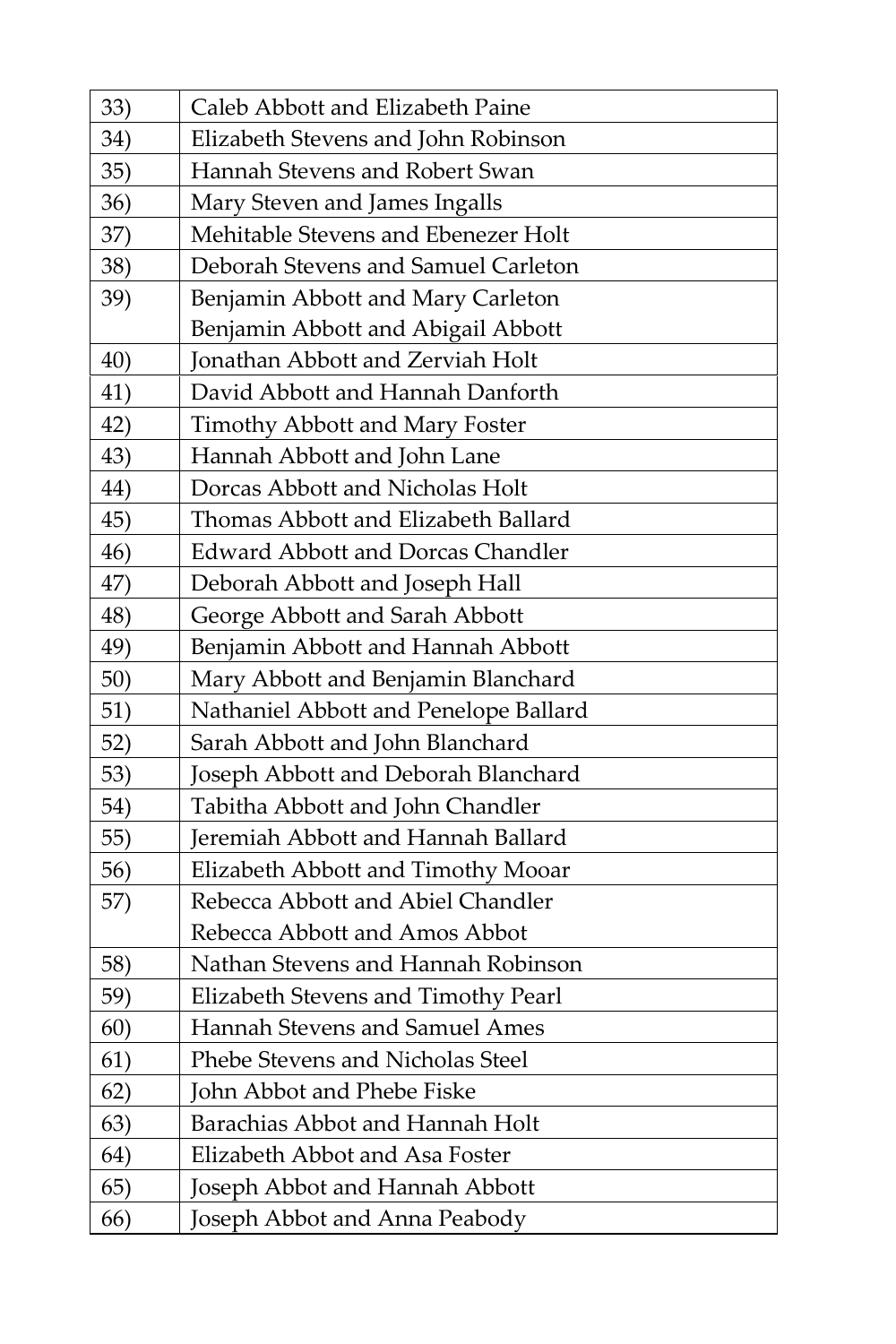| 67) | Ephraim Abbott and Hannah Phelps       |
|-----|----------------------------------------|
| 68) | Mary Abbott and Joseph Holt            |
| 69) | Stephen Abbot and Mary Abbott          |
| 70) | Samuel Abbot and Elizabeth Wyman       |
| 71) | Sarah Chandler and Joshua Chandler     |
| 72) | Joanna Chandler and Joseph Shattuck    |
| 73) | Priscilla Chandler and Samuel Phelps   |
| 74) | Mehitable Chandler and Caleb Lovejoy   |
| 75) | Elizabeth Chandler and David Lovejoy   |
| 76) | Sarah Abbott and Samuel Gray           |
| 77) | Ephraim Abbott and Mary Abbott         |
|     | Ephraim Abbott and Mary Kneeland       |
| 78) | Mary Abbott and Robert Read            |
| 79) | Joshua Abbott and Phebe Ingalls        |
| 80) | Elizabeth Abbott and Asa Abbot         |
| 81) | Josiah Abbott and Hannah Hobbs         |
| 82) | Ebenezer Abbott and Lydia Farrington   |
| 83) | Peter Abbott and Elizabeth Damon widow |
| 84) | Martha Abbott and Archelaus Towne      |
| 85) | John Abbott and Hannah Richardson      |
| 86) | Sarah Abbott and Christopher Osgood    |
|     | Sarah Abbott and James Goodwin         |
| 87) | Mary Abbott and Henry Jefts            |
| 88) | Hannah Abbott and Phineas Osgood       |
| 89) | Elizabeth Abbott and Robert Walker     |
| 90) | Joshua Abbott and Sarah Stearns        |
| 91) | Oliver Abbott and Joanna French        |
|     | Oliver Abbott and Abigail Hall         |
| 92) | David Abbott and Hannah Ellis          |
|     | David Abbott and Huldah Paine          |
| 93) | Mary Abbott and Joseph Chandler        |
|     | Mary Abbott and Isaac Blunt            |
| 94) | Isaac Abbott and Susanna Farnum        |
| 95) | Phebe Abbott and James Griffin         |
| 96) | James Abbott and Lydia Coburn          |
| 97) | Nathan Chandler and Priscilla Holt     |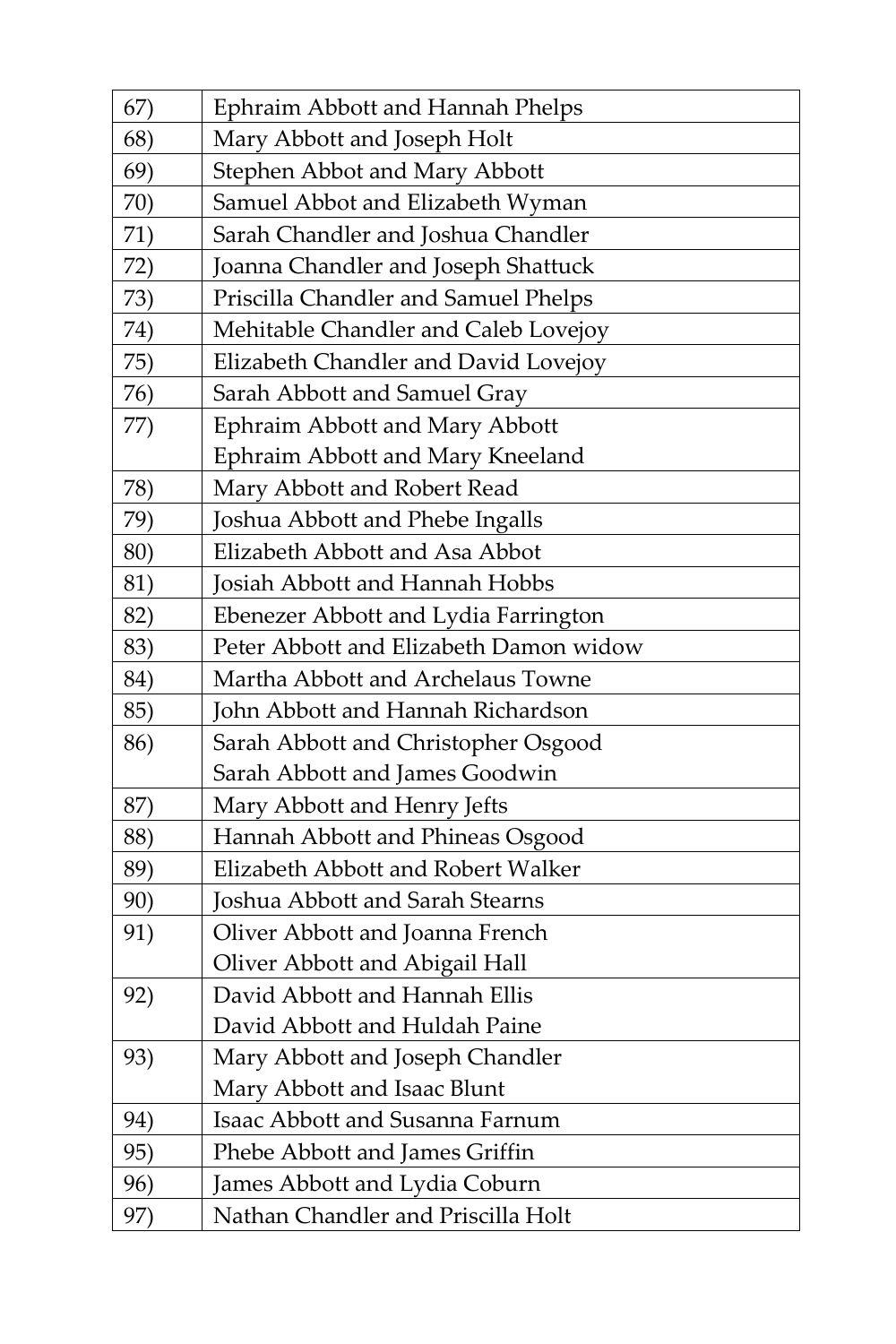| 98)  | Hannah Chandler and Timothy Ballard                    |
|------|--------------------------------------------------------|
| 99)  | Phebe Chandler and Henry Lovejoy                       |
| 100) | Lydia Chandler and Hezekiah Ballard                    |
| 101) | Abial Chandler and David Chandler                      |
| 102) | Dorcas Abbott and Thomas Chaffee                       |
| 103) | Joseph Abbott and Abigail Cutler                       |
| 104) | Elizabeth Abbott and Matthew Murray                    |
| 105) | Phebe Abbott and Ebenezer Holmes                       |
| 106) | Nathan Abbott and Anna Leach                           |
| 107) | John Abbott and Mary Wright                            |
| 108) | Sarah Abbott and Jabez Corbin                          |
| 109) | George Abbott and Mary Whitney                         |
| 110) | Joseph Wright and Abigail Chaffee                      |
|      | Joseph Wright and Mary                                 |
| 111) | Sarah Wright and Edmund Chamberlain                    |
| 112) | Hannah Wright and Beamsley Peters                      |
| 113) | Elizabeth Wright and John Carpenter                    |
| 114) | Hephzibah Wright and Enos Bartholomew                  |
| 115) | Abigail Wright and Abijah Corbin                       |
| 116) | Dorothy Wright and Penuel Bacon                        |
| 117) | Hannah Osgood and Samuel Chickering                    |
| 118) | John Osgood and Martha Carleton                        |
|      | John Osgood and Huldah Frye                            |
| 119) | Elizabeth Osgood and James Frye                        |
| 120) | Joseph Osgood and Margaret Binney                      |
| 121) | Dorcas Osgood and Thomas March                         |
| 122) | Mary Osgood and William Allen                          |
| 123) | Sarah Abbott and James Holt                            |
| 124) | George Abbott and Hannah Lovejoy                       |
| 125) | Elizabeth Abbott and Benjamin Abbott – same as $\#200$ |
| 126) | Sarah Abbott and Nathan Holt                           |
| 127) | Hannah Abbott and William Foster                       |
| 128) | Lydea Abbott and Joshua Lovejoy                        |
| 129) | Henry Abbott and Phebe Abbott                          |
| 130) | Dorcas Abbott and Benjamin Butler                      |
| 131) | Mary Abbott and Thomas Hovey                           |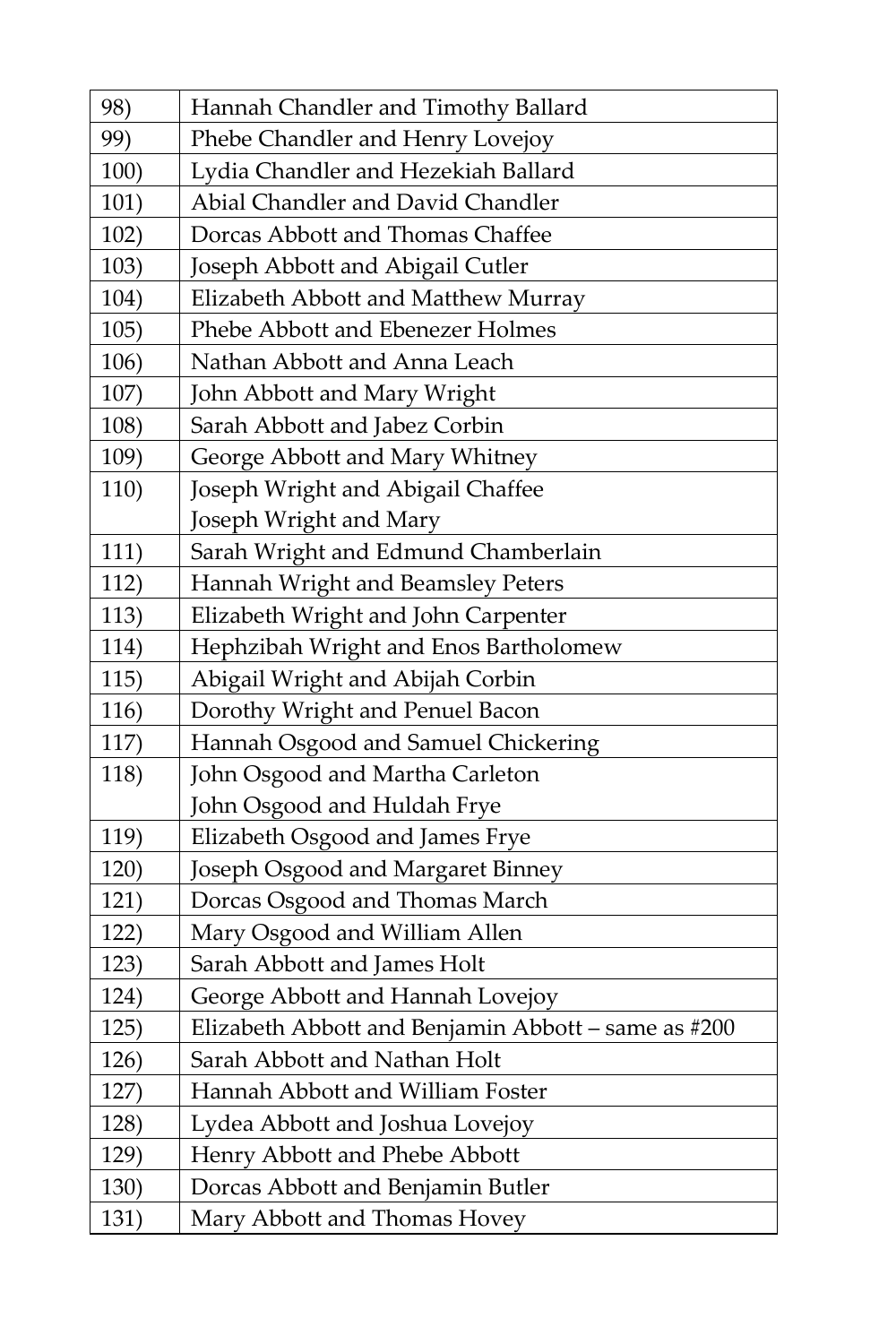| 132) | Isaac Abbott and Phebe Chandler      |
|------|--------------------------------------|
| 133) | Sarah Abbott and Timothy Abbott      |
| 134) | Elizabeth Phelps and Benoni Barrett  |
| 135) | Hannah Phelps and Samuel Lawrence    |
| 136) | Abigail Abbott and John Kidder       |
| 137) | James Abbott and Sarah Bancroft      |
| 138) | Reuben Abbott and Rhoda Whittemore   |
| 139) | Phebe Abbott and Thomas Merrill      |
| 140) | Rebecca Abbott and Enoch Eastman     |
| 141) | Sarah Abbott and Job Abbott          |
|      | Sarah Abbott and Richard Eastman     |
| 142) | Mary Abbott and Adonijah Tyler       |
| 143) | Nathan Abbott and Eunice Marsh       |
| 144) | William Abbott and Jerusha Stowell   |
| 145) | Benjamin Abbott and Mary Ann Andrews |
| 146) | Mary Abbott and Joshua Holt          |
| 147) | Sarah Abbott and Joseph Ingalls      |
| 148) | Isaac Abbott and Mary Barker         |
| 149) | Darius Abbott and Mary Holt          |
| 150) | Elizabeth Abbott and Joseph Phelps   |
| 151) | Abiel Abbott and Abigail Fenton      |
| 152) | Stephen Abbott and Freelove Burgess  |
| 153) | Hannah Abbott and Samuel Utley       |
| 154) | Mary Abbott and Stephen Fuller       |
| 155) | Joseph Abbott and Elizabeth Stedman  |
|      | Joseph Abbott and Olive Pearce       |
| 156) | John Abbott and Alice Fuller         |
| 157) | Hannah Holt and William Holt         |
| 158) | Elizabeth Holt and Francis Fenton    |
| 159) | Abiel Holt and Mary Downer           |
|      | Abiel Holt and Eunice Kingsbury      |
| 160) | Caleb Holt and Mary Merrick          |
| 161) | Nathan Holt and Abigail Merrick      |
|      | Nathan Holt and Bathsheba Williams   |
|      | Nathan Holt and Lydia Kingsbury      |
| 162) | Anna Holt and Joseph Merrick         |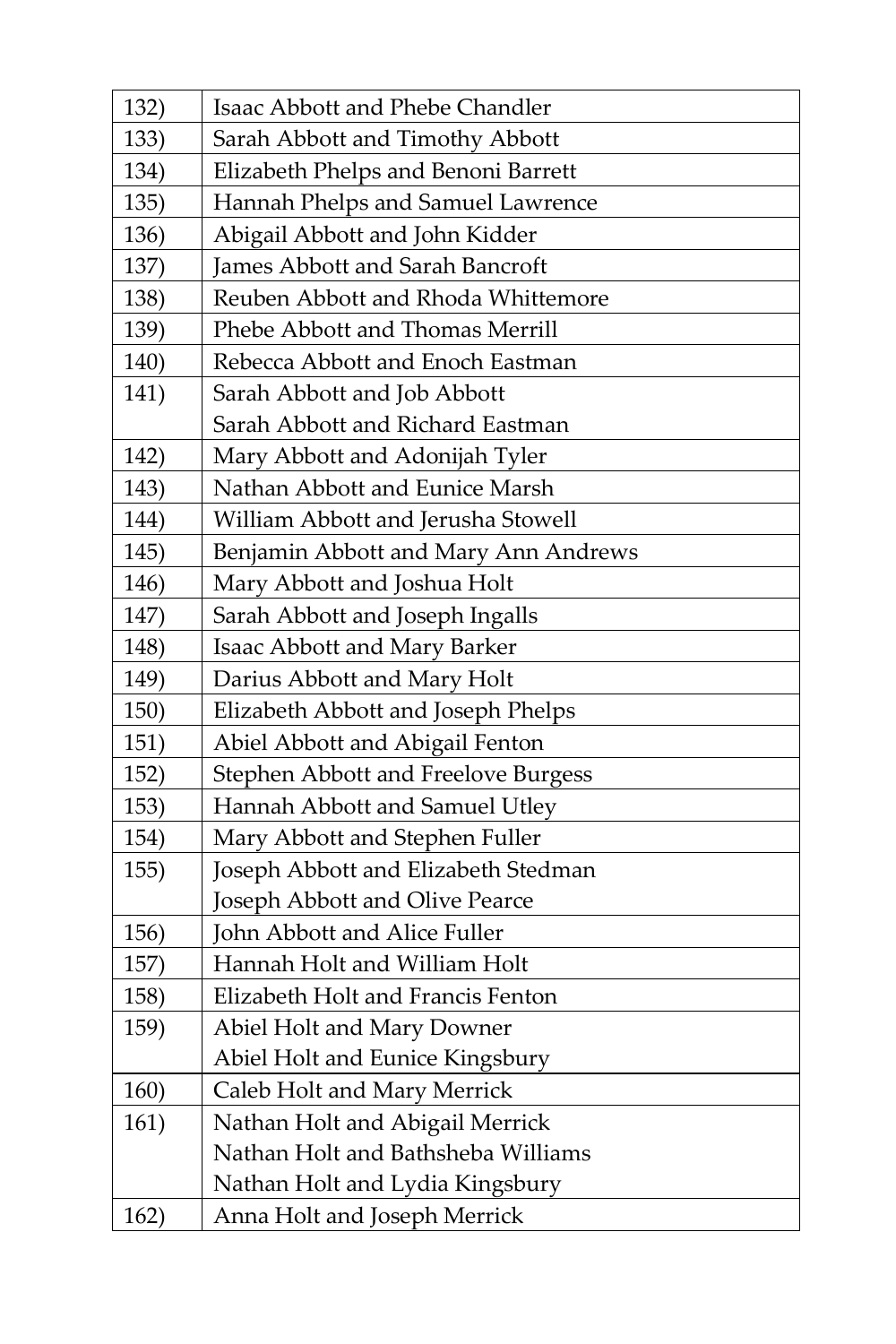| 163) | Isaac Holt and Sarah Orcutt             |
|------|-----------------------------------------|
| 164) | Timothy Holt and Rebecca Chamberlain    |
| 165) | Mary Holt and Joseph Persons            |
| 166) | James Holt and Esther Owens             |
|      | James Holt and Luce Sawins              |
| 167) | Hannah Abbott and John Hendrick         |
| 168) | Sarah Abbott and Jonathan Burk          |
| 169) | Samuel Abbott and Rachel Ward           |
| 170) | William Abbott and Mary Coy             |
|      | William Abbott and Esther Green         |
| 171) | Joseph Robinson and Mehitable Eams      |
| 172) | Isaac Robinson and Dorothy Poor         |
| 173) | Samuel Robinson and Sarah Barker        |
| 174) | Ephraim Robinson and Hannah Kimball     |
| 175) | Elizabeth Swan and Nathaniel Lovejoy    |
| 176) | Robert Swan and Elizabeth Farnum        |
| 177) | Ephraim Swan and Sarah Poole            |
| 178) | Hannah Swan and Peter Parker            |
| 179) | James Ingalls and Mary Frye             |
| 180) | Ephraim Ingalls and Mary Sharp          |
| 181) | Zebadiah Ingalls and Esther Goodell     |
| 182) | Abiah Ingalls and Nathaniel Rogers      |
| 183) | Ebenezer Holt and Lydia Peabody         |
| 184) | Mehitable Holt and James Holt           |
| 185) | <b>Ezekiel Holt and Mary Stewart</b>    |
| 186) | Reuben Holt and Lydia Small             |
| 187) | Samuel Carleton and Eunice Hunt         |
| 188) | Hannah Carleton and Jacob Crowninshield |
| 189) | Mary Carleton and John Bowditch         |
| 190) | William Carleton and unknown Palfrey    |
| 191) | Daniel Abbott and Lucy Parker           |
| 192) | Mary Abbott and Nehemiah Barker         |
| 193) | Abigail Abbott and John Abbott          |
| 194) | Abiel Abbot and Phebe Ballard           |
| 195) | Elizabeth Abbott and Ebenezer Cummings  |
|      | Elizabeth Abbott and Thomas Merrill     |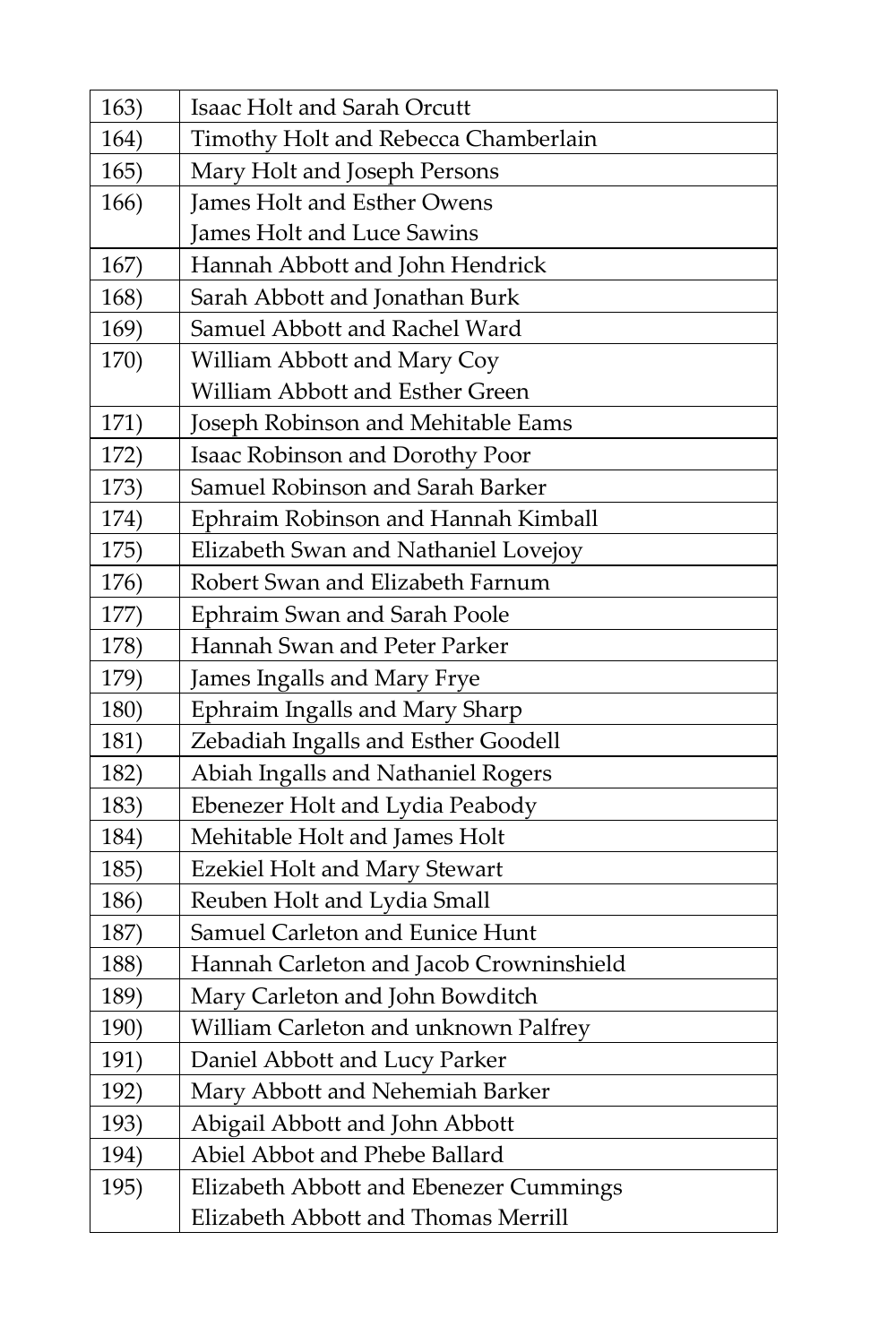| 196) | Anna Abbott and Ephraim Burge            |
|------|------------------------------------------|
| 197) | Dorcas Abbot and Abiel Abbot             |
| 198) | Jonathan Abbott and Martha Lovejoy       |
| 199) | David Abbott and Hannah Chandler         |
| 200) | Zerviah Abbott and Ephraim Blunt         |
| 201) | Samuel Abbott and Miriam Stevens         |
| 202) | Sarah Abbot and Robert Hildreth          |
|      | Sarah Abbott and John Lane               |
| 203) | David Abbot and Prudence Sheldon         |
| 204) | Solomon Abbot and Hannah Colbe           |
| 205) | Jonathan Abbot and Mary Chandler         |
| 206) | Hannah Abbott and Joseph Parker          |
| 207) | Nathan Abbott and Jane Paul              |
| 208) | Sarah Abbott and Edward Farmer           |
| 209) | Lydia Abbott and Thomas Farnum           |
| 210) | Phebe Abbott and William Dane            |
| 211) | Samuel Lane and Elizabeth Fitch          |
| 212) | Timothy Holt and Elizabeth Holt          |
| 213) | Dorcas Holt and Thomas Holt              |
| 214) | Joshua Holt and Phebe Farnum             |
| 215) | Daniel Holt and Hannah Holt              |
| 216) | Elizabeth Abbott and Samuel Osgood       |
| 217) | Thomas Abbott and Lydia Blunt            |
| 218) | Jabez Abbott and Phebe Abbott            |
|      | Jabez Abbott and Hephzibah Farnum        |
| 219) | Aaron Abbott and Lydia Abbott            |
| 220) | Nathan Abbott and Betty Farnum           |
| 221) | Dorcas Abbott and Ebenezer Hall          |
| 222) | <b>Edward Abbott and Deborah Stevens</b> |
| 223) | Betsey Abbott and Thomas Saltmarsh       |
| 224) | Mary Hall and Thomas Wilson              |
| 225) | Daniel Abbott and Rachel Abbott          |
|      | Daniel Abbott and Mercy Kilburn          |
| 226) | Joseph Abbott and Phebe Lovejoy          |
| 227) | Stephen Abbott and Mary Gile             |
| 228) | Ezra Abbott and Betty Andrews            |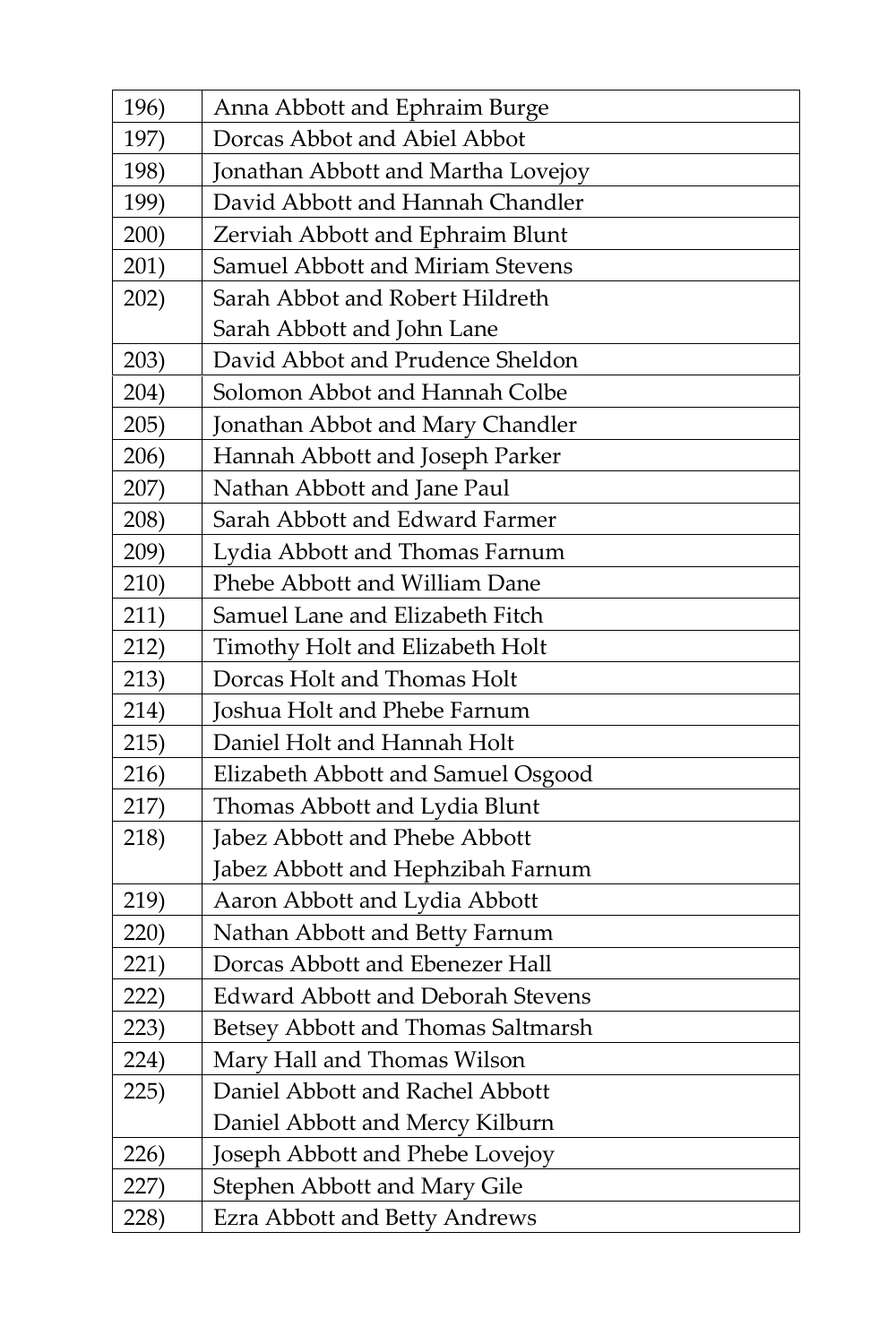|      | Ezra Abbott and Anner Choate           |
|------|----------------------------------------|
|      | Ezra Abbott and Jane Jackman           |
| 229) | Hannah Abbott and Jeremiah Story       |
| 230) | Benjamin Abbott and Sarah Brown        |
| 231) | Mary Blanchard and Edward Taylor       |
| 232) | Benjamin Blanchard and Keziah Hastings |
| 233) | Anne Blanchard and Jonathan Danforth   |
|      | Anne Blanchard and Stephen Martin      |
| 234) | Jacob Blanchard and Rebecca Lawrence   |
| 235) | Joshua Blanchard and Sarah Burge       |
| 236) | Nathaniel Abbott and Miriam Chandler   |
| 237) | Dorcas Abbott and Moses Merrill        |
| 238) | Rebecca Abbott and John Merrill        |
|      | Rebecca Abbott and Jacob Doyne         |
| 239) | Elizabeth Abbott and Joseph Hazeltine  |
| 240) | Mary Abbott and Joseph Walker          |
| 241) | Hannah Abbott and Ephraim Moor         |
| 242) | Ruth Abbott and James A. Walker        |
| 243) | Joshua Abbott and Eliza Chandler       |
| 244) | Jeremiah Abbott and Elizabeth Stickney |
| 245) | Dorothy Abbott and David George        |
| 246) | Sarah Abbott and Samuel Farnum         |
| 247) | Hannah Blanchard and Stephen Blanchard |
| 248) | Joseph Blanchard and Dinah Blanchard   |
| 249) | Jeremiah Blanchard and Dorothy Smith   |
|      | Jeremiah Blanchard and Susanna Martin  |
| 250) | Daniel Blanchard and Jerusha Eaton     |
| 251) | John Blanchard and Eleanor Stevens     |
| 252) | Bathsheba Abbott and Nathan Blanchard  |
| 253) | Hannah Abbott and Timothy Dale         |
| 254) | Joseph Abbott and Mary Barker          |
| 255) | Jacob Abbott and Lydia Stevens         |
| 256) | Nathaniel Abbott and Sarah Stevens     |
| 257) | Rebecca Abbott and Daniel Batchelder   |
| 258) | John Chandler and Mary Carter          |
| 259) | Timothy Chandler and Elizabeth Copp    |